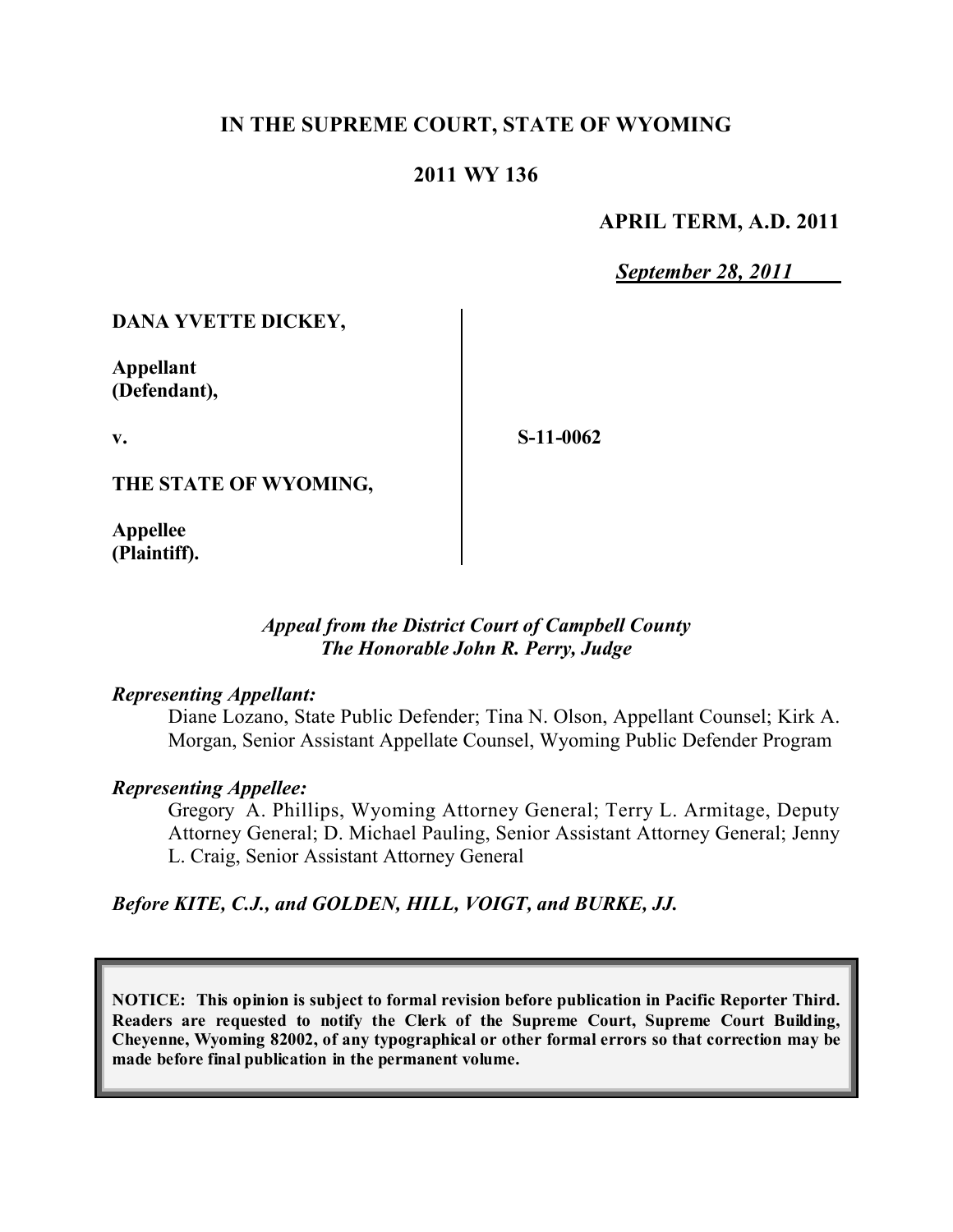# **GOLDEN**, Justice.

[¶1] Appellant Dana Yvette Dickey entered a conditional guilty plea to one count of possession of a controlled substance, a felony. She reserved the right to appeal the district court's denial of her motion to suppress the methamphetamine found in her purse following a traffic stop. In this appeal, Dickey claims the evidence should have been suppressed as the fruit of a constitutionally infirm detention under the Fourth Amendment to the United States Constitution. We disagree, and affirm the district court's suppression ruling.

# **ISSUE**

[¶2] Dickey offers the following issue for our consideration:

Did the district court err when it failed to suppress evidence obtained in violation of [her] Fourth Amendment rights after law enforcement extended a traffic stop beyond the time reasonably required to complete the issuance of the citations, without reasonable suspicion of criminal activity?<sup>1</sup>

# **FACTS**

[¶3] On September 20, 2009, Deputies Robert Proffitt and Trevor Budd of the Campbell County Sheriff's Department stopped a pickup truck driven by Dickey after observing it cross the center line on three occasions. Deputy Proffitt made contact with Dickey, whom he knew from prior contacts, while Deputy Budd spoke with the passenger. After gathering the appropriate documents from Dickey and her passenger, the deputies returned to their patrol car.

[¶4] Deputy Proffitt then contacted dispatch to run a check on Dickey and her passenger. While awaiting a response from dispatch, the deputies discussed their prior drug-related encounters with Dickey and her family members. Shortly thereafter, dispatch reported that Dickey and her passenger had no outstanding warrants, although both had a history of contacts with law enforcement regarding controlled substances. At that point, knowing that the sheriff's department did not have a canine unit on duty, Deputy Proffitt called the Gillette Police Department and requested that Officer Greg Brothers bring his drug dog Eddy to the scene.

[¶5] Deputy Proffitt then began writing a warning citation for Dickey's failure to maintain a single lane of travel. Before Deputy Proffitt issued the citation, Officer Brothers arrived with his drug dog and conducted an exterior sniff of the truck.

 <sup>1</sup> Dickey has opted not to challenge the legality of her detention under the Wyoming Constitution.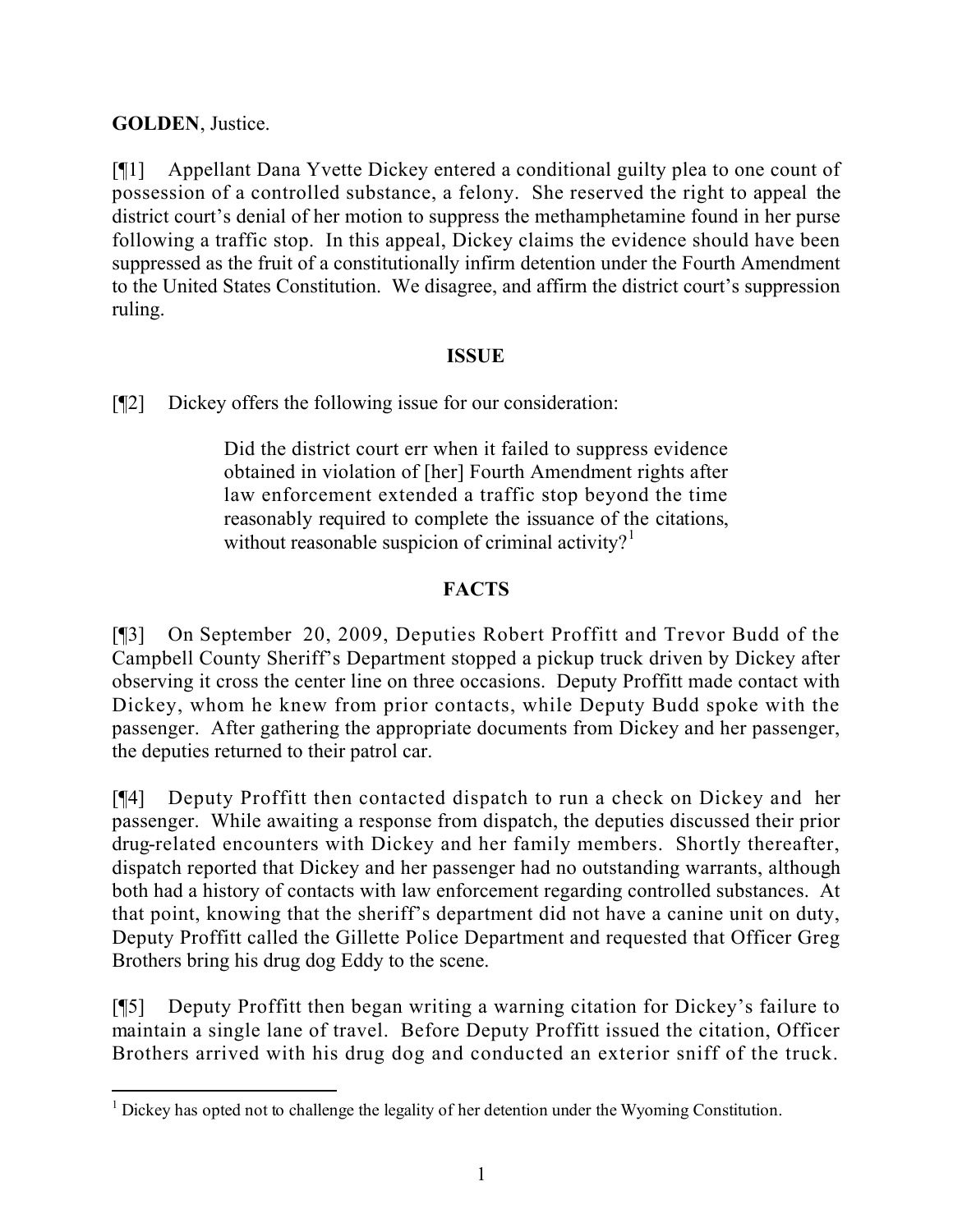Approximately thirteen and one-half minutes into the stop, the dog alerted to the presence of controlled substances. Officer Brothers searched the truck's interior and discovered a purse underneath the passenger seat, which contained a syringe loaded with methamphetamine and a copy of Dickey's birth certificate. When questioned, the passenger reported that Dickey handed her the purse with directions to place it under the seat.

[¶6] Dickey was taken into custody and charged with possession of a controlled substance, her third or subsequent such offense, in violation of Wyo. Stat. Ann. § 35-7-  $1031(c)(i)(C)$  (LexisNexis 2011).<sup>2</sup> She filed a motion to suppress the methamphetamine found in her purse, claiming it was the product of an unlawful detention. Dickey and the State later agreed that an evidentiary hearing would not be necessary to resolve the suppression motion and filed a stipulation to that effect. They also stipulated that the district court could rely on the relevant pleadings, a video of the traffic stop, as recorded by the camera in Deputy Proffitt's patrol car, and an audio recording of Dickey's preliminary hearing, during which Deputy Proffitt testified, in deciding the merits of her motion. After considering that information, the district court denied the motion. The district court rejected Dickey's contention that the deputies had improperly extended the duration of the traffic stop to enable the dog sniff to occur. The district court determined that the canine unit arrived within the time it took Deputy Proffitt to complete his investigation and prepare the warning citation, and that the amount of time taken to complete the citation was not unreasonable.

[¶7] Thereafter, Dickey entered a conditional guilty plea to the possession charge, reserving the right to appeal the district court's suppression ruling. The district court sentenced her to eighteen to thirty-six months, which it suspended in favor of four years of supervised probation. This appeal followed.

### **STANDARD OF REVIEW**

[¶8] When reviewing the denial of a motion to suppress, we view the evidence in the light most favorable to the district court and defer to its factual findings unless they are clearly erroneous. We review *de novo* the ultimate determination regarding the constitutionality of a particular search or seizure. *Wallace v. State*, 2009 WY 152, ¶ 8, 221 P.3d 967, 969 (Wyo. 2009); *Garvin v. State*, 2007 WY 190, ¶ 10, 172 P.3d 725, 728 (Wyo. 2007).

 $\overline{a}$  $2^2$  Generally, possession of a controlled substance in the amount discovered in this case is a misdemeanor offense punishable by imprisonment up to twelve months and/or a fine of not more than \$1,000.00. However, a third or subsequent offense elevates the crime to a felony level offense, thereby subjecting the defendant to a maximum prison term of five years and a fine of \$5,000.00.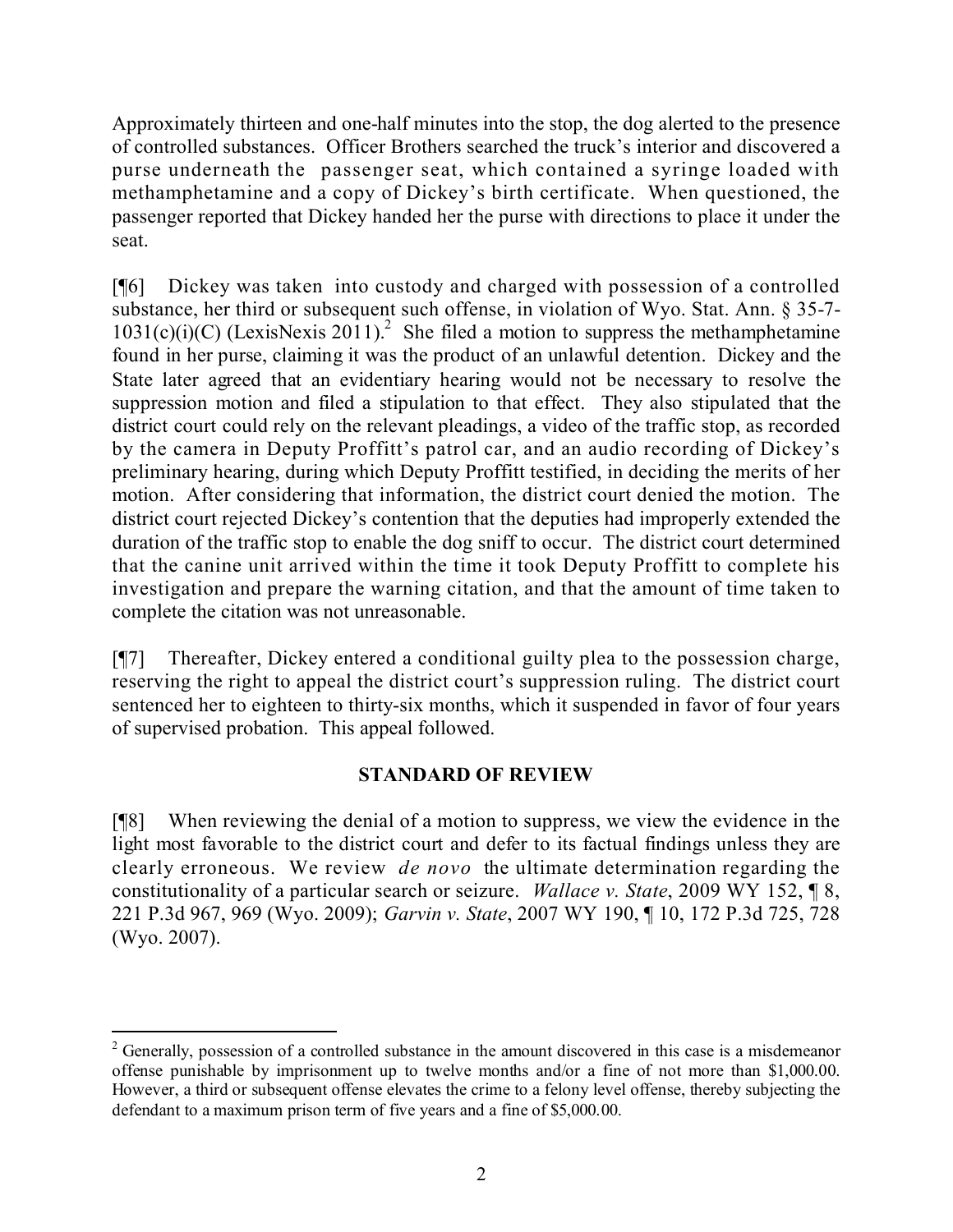### **DISCUSSION**

[¶9] The Fourth Amendment protects individuals from unreasonable searches and seizures. U.S. Const. amend. IV. A routine traffic stop constitutes a seizure within the meaning of the Fourth Amendment "even though the purpose of the stop is limited and the resulting detention quite brief." *Damato v. State*, 2003 WY 13, ¶ 9, 64 P.3d 700, 704 (Wyo. 2003) (quoting *Delaware v. Prouse*, 440 U.S. 648, 653, 99 S.Ct. 1391, 1396, 59 L.Ed.2d 660 (1979)). The reasonableness of a traffic stop is determined by applying a two-part analysis: (1) whether the initial stop was justified; and (2) whether the officer's actions during the detention were "reasonably related in scope to the circumstances that justified the interference in the first instance." *Garvin*, ¶ 13, 172 P.3d at 728-29 (citing *Terry v. Ohio*, 392 U.S. 1, 19-20, 88 S.Ct. 1868, 1879, 20 L.Ed.2d 889 (1968)); *see also Wallace*, ¶ 12, 221 P.3d at 970; *Damato*, ¶ 9, 64 P.3d at 705.

[¶10] With respect to the second prong of the analysis, this Court has stated:

During a routine traffic stop, a law enforcement officer may request a driver's license, proof of insurance and vehicle registration, run a computer check, and issue a citation. Generally, the driver must be allowed to proceed on his way without further delay once the officer determines the driver has a valid driver's license and is entitled to operate the vehicle. In the absence of consent, an officer may expand the investigative detention beyond the purpose of the initial stop only if there exists an objectively reasonable and articulable suspicion that criminal activity has occurred or is occurring.

*Garvin*, 14, 172 P.3d at 729 (internal citations and quotation marks omitted). We have never imposed an arbitrary time limit when determining the permissible length of a traffic stop. *Lindsay v. State*, 2005 WY 34, ¶ 19, 108 P.3d 852, 857 (Wyo. 2005). Instead, we examine whether law enforcement "diligently pursued a means of investigation that was likely to confirm or dispel their suspicions quickly and without undue delay in detaining a defendant." *Id*.

[¶11] In this case, Dickey does not dispute the validity of the initial traffic stop. Rather, her complaint concerns the duration of the stop and the reasonableness of her detention. Dickey acknowledges that the Fourth Amendment does not prohibit a dog sniff of the exterior of a vehicle during a lawful traffic stop. *See Illinois v. Cabelles*, 543 U.S. 405, 407-10, 125 S.Ct. 834, 837-38, 160 L.Ed.2d 842 (2005); *Wallace*, ¶ 15, 221 P.3d at 970- 71. However, she contends the deputies impermissibly prolonged the stop beyond the time necessary to issue the warning citation in order to enable the drug-detection dog to conduct a free air sniff of the vehicle she was driving.